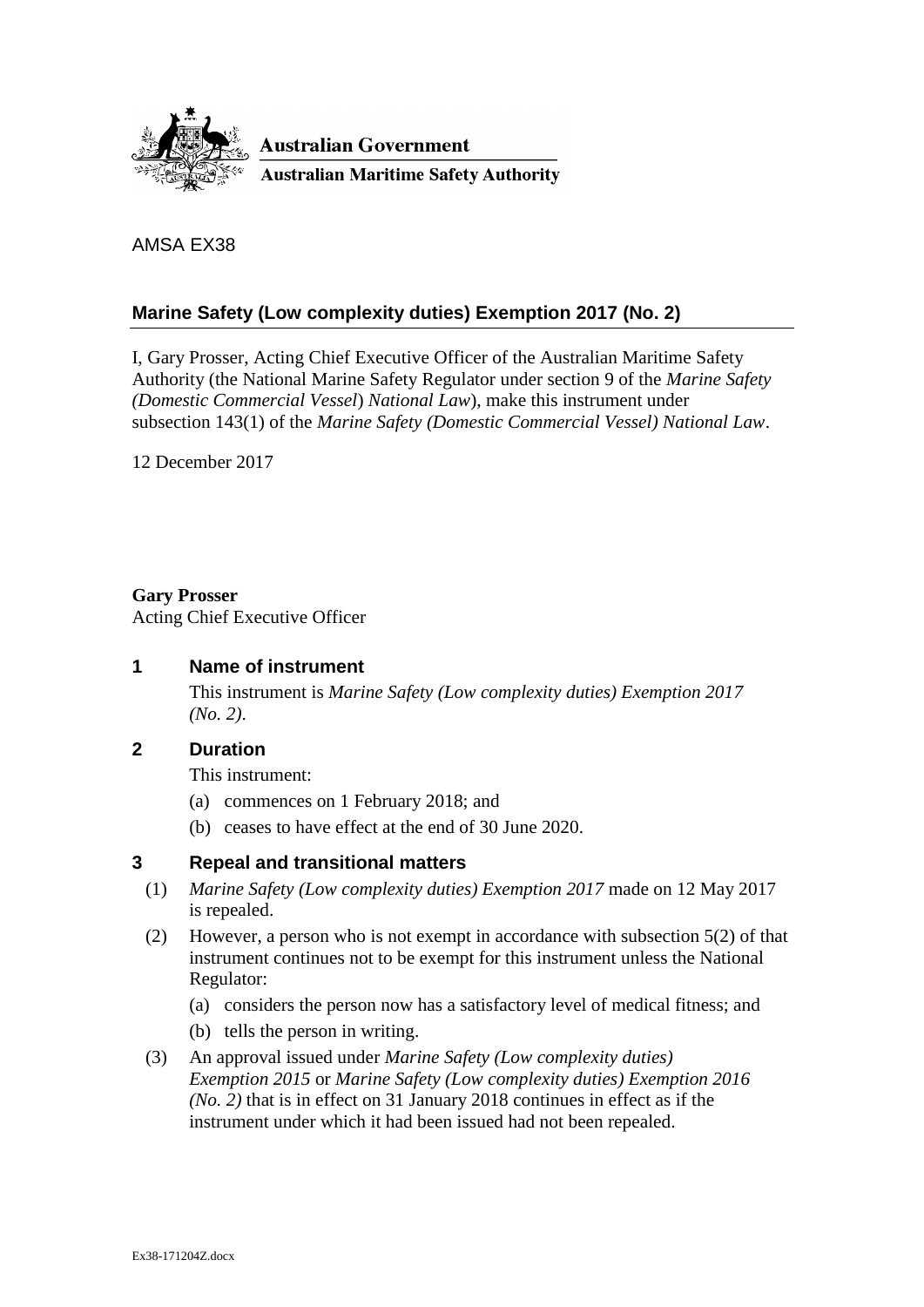## **4 Definitions — the dictionary**

A definition in the dictionary applies to each use of the word or expression in this instrument.

*Note* The dictionary is located at the end of the instrument.

### **5 Exemption**

- (1) A person is exempt from the requirement to hold a certificate of competency that would be required to perform the duties mentioned in Schedule 1 if the person meets the criteria mentioned in Schedule 2.
- (2) However, after receiving a report mentioned in paragraph 1(e) of Schedule 2, the person is not exempt if the National Regulator:
	- (a) considers that the person does not have a satisfactory level of medical fitness required to perform the duties; and
	- (b) tells the person in writing.

# **Schedule 1 Duties**

(section 5)

### **Item Description of duty**

| $\mathbf{1}$   | The duties of the master or a crew member of an existing vessel, if:                                                                                                                                                                                                      |
|----------------|---------------------------------------------------------------------------------------------------------------------------------------------------------------------------------------------------------------------------------------------------------------------------|
|                | (a) the crewing requirement for the vessel is that which applied on 30 June<br>2013 because of subparagraph $11(1)(e)(i)$ of Marine Order 504; and                                                                                                                        |
|                | (b) there is no certificate of competency that is equivalent to a certificate that<br>was issued by a State or the Northern Territory and is mentioned in<br>Schedule 3 of NSCV Part D for the crewing requirements for the existing<br>vessel; and                       |
|                | (c) the person performs duties only in daylight hours                                                                                                                                                                                                                     |
| $\overline{2}$ | The duties of the master or a crew member of a vessel that is not an existing<br>vessel, if:                                                                                                                                                                              |
|                | (a) the vessel is owned by a person who was an owner of an existing vessel;<br>and                                                                                                                                                                                        |
|                | (b) the vessel is being used for the same operations as the existing vessel so<br>that there is no increased level of risk; and                                                                                                                                           |
|                | (c) there is no certificate of competency that is equivalent to a certificate that<br>was issued by a State or the Northern Territory, and is mentioned in<br>Schedule 3 of NSCV Part D, that would have applied for crewing<br>requirements for the existing vessel; and |
|                | (d) the person performs duties only in daylight hours                                                                                                                                                                                                                     |
| 3              | Commanding, or operating the engines of, a vessel $\langle 12 \text{ m} \log n \rangle$ if:                                                                                                                                                                               |
|                | (a) the vessel has propulsion power:                                                                                                                                                                                                                                      |
|                | (i) for an inboard engine $-$ <100 kW; or                                                                                                                                                                                                                                 |
|                | (ii) for an outboard engine $-$ <250 kW; and                                                                                                                                                                                                                              |
|                | (b) the person operates only outboard engines if the person has no inboard<br>engine sea service or training; and                                                                                                                                                         |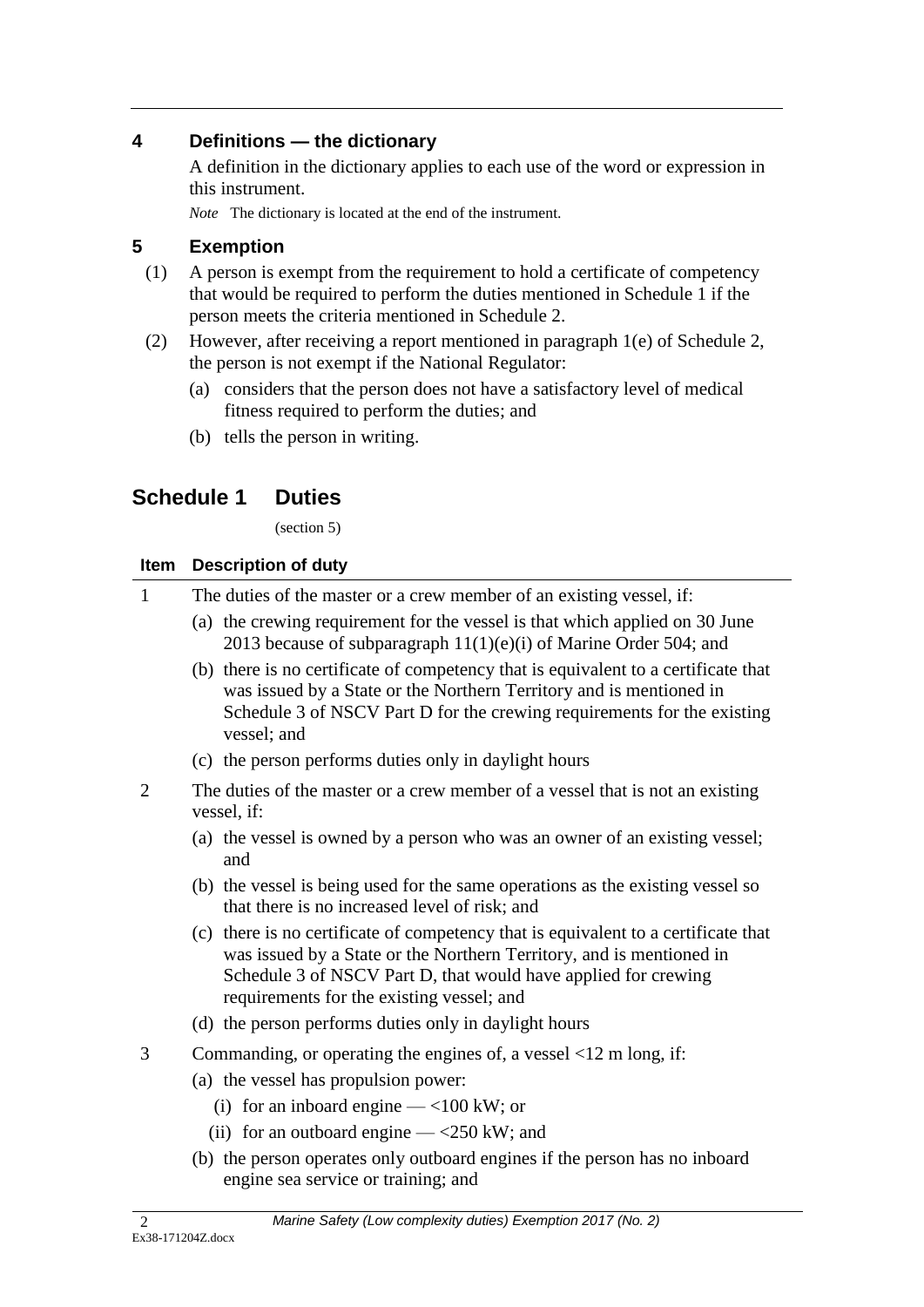#### **Item Description of duty**

- (c) the person commands, or operates the engines of, the vessel only in daylight hours; and
- (d) the vessel, carrying or not carrying passengers, is only in the following areas:
	- (i) inland waters;
	- (ii) if the vessel is a tender or auxiliary vessel any waters that are ≤1 nautical mile from the parent vessel and in which the vessel is in sight of, and capable of communicating with, the parent vessel;
	- (iii) any other waters approved by the National Regulator
- 4 Commanding, or operating the engines of, a vessel <12 m long, if:
	- (a) the vessel has propulsion power:
		- (i) for an inboard engine  $-$  <100 kW; or
		- (ii) for an outboard engine  $-\langle 250 \text{ kW} \rangle$ ; and
	- (b) the person operates only outboard engines if the person has no inboard engine sea service or training; and
	- (c) the vessel is only in a marina or mooring area
- 5 Commanding, or operating the engines of, a vessel <12 m long, if:
	- (a) the vessel has propulsion power:
		- (i) for an inboard engine  $-$  <100 kW; or
		- (ii) for an outboard engine  $-\langle 250 \text{ kW} \rangle$ ; and
	- (b) the person operates only outboard engines if the person has no inboard engine sea service or training; and
	- (c) the person commands, or operates the engines of, the vessel only in daylight hours; and
	- (d) the vessel is not carrying passengers; and
	- (e) the vessel is only in the following areas:
		- (i) smooth waters;
		- (ii) any waters:
			- (A) within 1 nautical mile from the previous point of departure from shore; and
			- (B) within 1 nautical mile from shore;
		- (iii) any waters of an aquaculture lease approved by a State or Territory authority, and any waters approved by a State or Territory authority for the daily transit to and from the aquaculture lease;
		- (iv) any waters within 250 m of a structure fixed to the shore;
		- (v) sheltered waters within 2 nautical miles from shore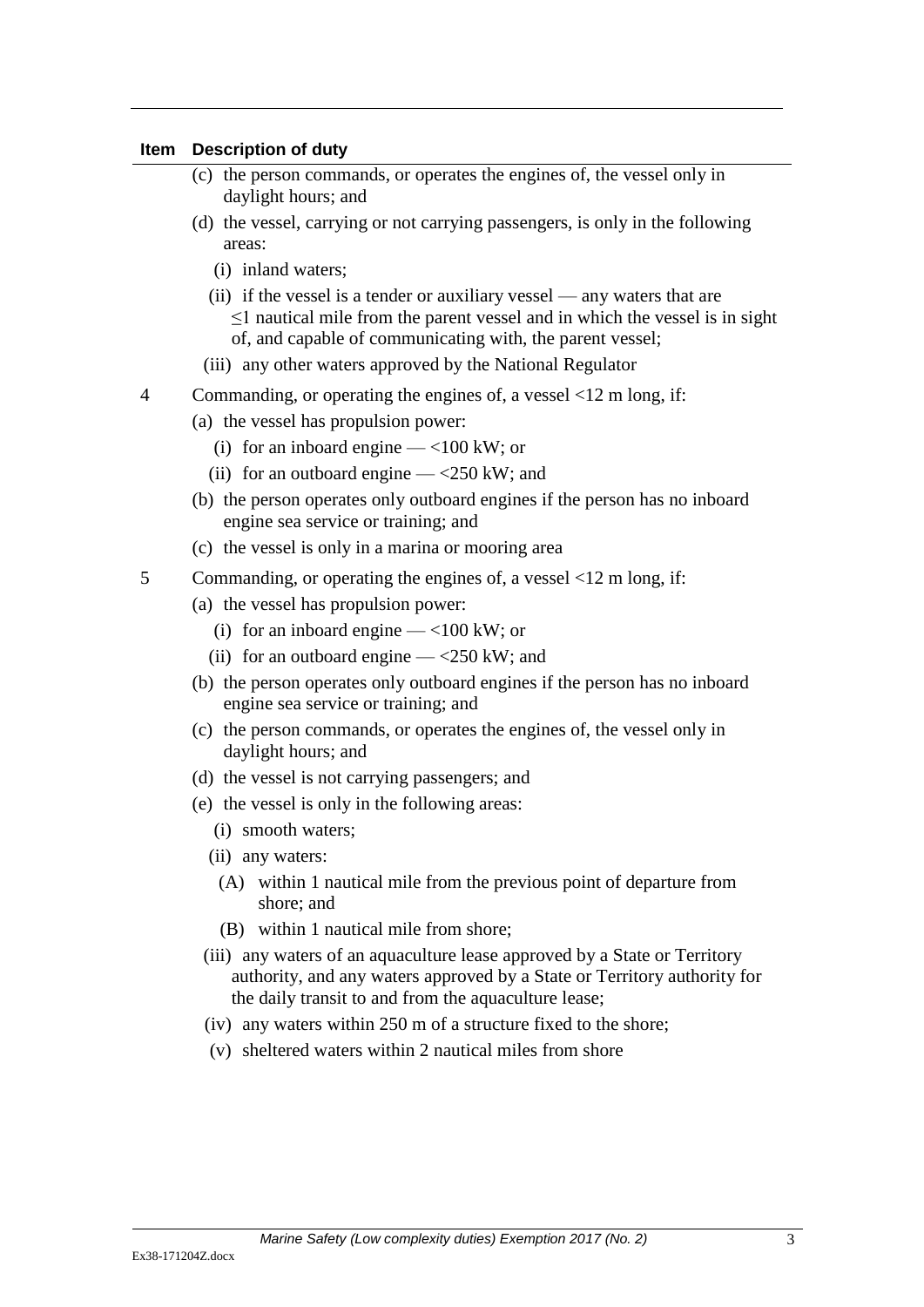#### **Item Description of duty**

| 6 | Commanding, or operating the engines of, a vessel $\langle 12 \text{ m} \log n \rangle$ if:                                                           |
|---|-------------------------------------------------------------------------------------------------------------------------------------------------------|
|   | (a) the vessel is used only for towing persons; and                                                                                                   |
|   | (b) the vessel, carrying or not carrying passengers, is only in waters that are<br>approved as water ski areas by a State or Territory authority; and |
|   | (c) the vessel has propulsion power, for an inboard or outboard engine,<br>$<$ 500 kW; and                                                            |
|   | (d) the person commands, or operates the engines of, the vessel only in<br>daylight hours                                                             |

## **Schedule 2 Criteria**

(section 5)

- 1 The person must:
	- (a) be at least 16 years old; and
	- (b) other than a person performing duties mentioned in item 4 of Schedule 1 meet the medical and eyesight requirements for a Coxswain Grade 2 NC certificate of competency in Chapter 4 of NSCV Part D, other than the requirements in Division 4.4 of Part D; and
	- (c) tell the National Regulator, in writing, about any long term or permanent medical condition that is likely to affect the person's ability to perform the duties; and
	- (d) undergo any medical examination that the National Regulator considers necessary; and
	- (e) give the National Regulator a report by the medical practitioner of any medical examination mentioned in paragraph (d); and
	- (f) other than a person performing duties mentioned in item 4 of Schedule  $1$ complete training and assessment that is:
		- (i) provided by a person determined by the National Regulator; and
		- (ii) appropriate for the duties mentioned in Schedule 1; and
		- (iii) in accordance with the *Training and Assessment Criteria* and the *Final Practical Assessment Record,* published by AMSA, as in force from time to time.

*Note 1* For persons whom AMSA may determine to provide training and assessment — see *Training and Assessment Criteria.*

*Note 2* The *Training and Assessment Criteria* and the *Final Practical Assessment Record* are available on the AMSA website at http:www.amsa.gov.au.

- 2 For a person performing duties other than the duties mentioned in item 4 of Schedule 1, the person must hold:
	- (a) both:
		- (i) a statement of attainment from a registered training organisation for each of the following units from the MAR Maritime Training Package:
			- (A) MARI001 *Comply with regulations to ensure safe operation of a vessel up to 12 metres*;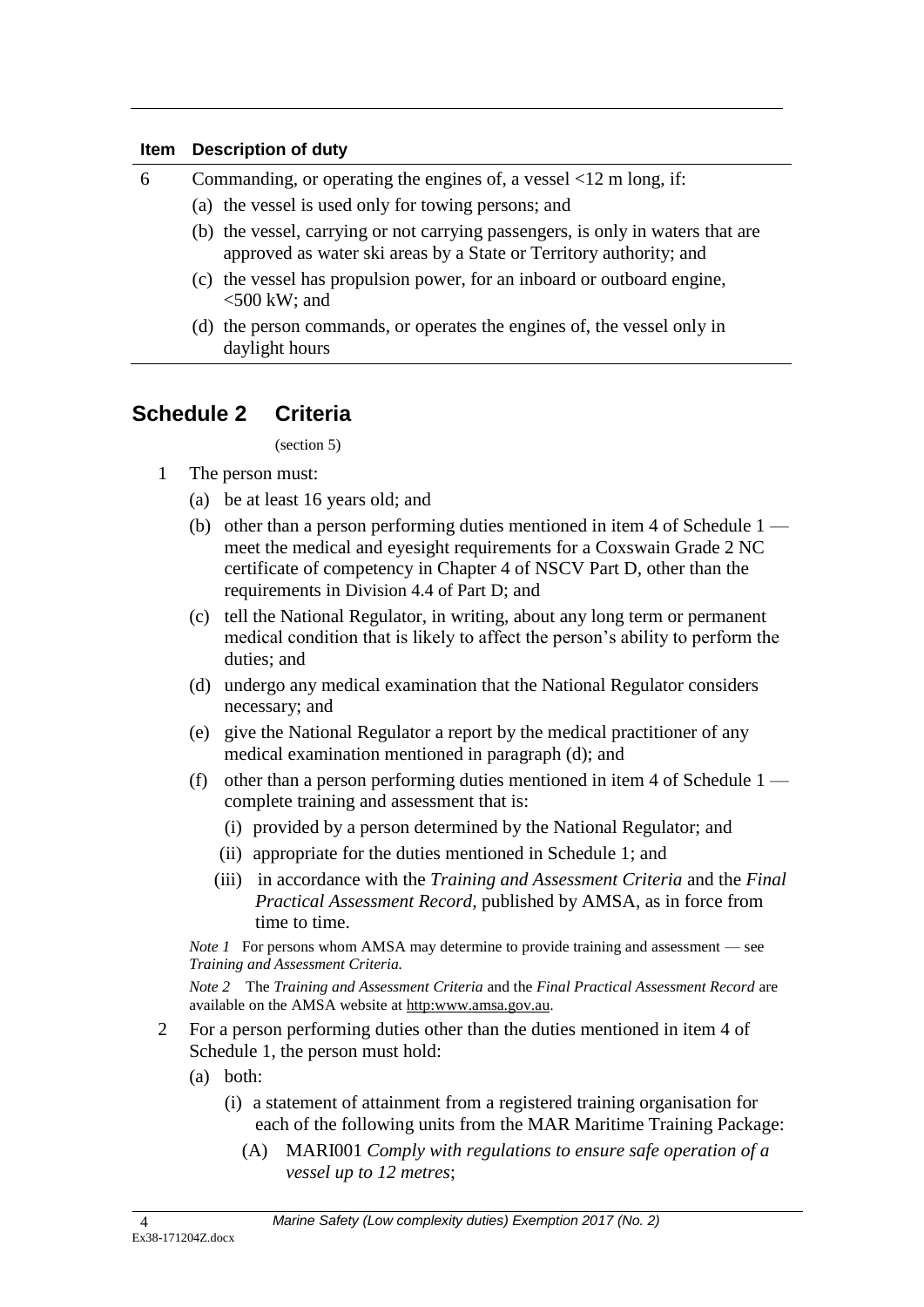- (B) MARK001 *Handle a vessel up to 12 metres*;
- (C) MARN002 *Apply seamanship skills aboard a vessel up to 12 metres*; and
- (ii) a final practical assessment record determined by the National Regulator, completed by a trainer assessor, in which the trainer assessor has assessed:
	- (A) the competence of the person; and
	- (B) that the person has operational knowledge and knowledge of Australian maritime legislation appropriate for the duties that the person will perform; or
- (b) both:
	- (i) a document demonstrating that the person has completed a course determined by the National Regulator; and
	- (ii) a final practical assessment record determined by the National Regulator, completed by a trainer assessor, in which the trainer assessor has assessed:
		- (A) the competence of the person; and
		- (B) that the person has operational knowledge and knowledge of Australian maritime legislation appropriate for the duties that the person will perform.
- 3 For a person performing duties mentioned in item 4 of Schedule 1, the person must:
	- (a) hold a recreational boating licence, however described, issued by a State or Territory and a marine card; or
	- (b) meet the requirements mentioned in item 1(f) and item 2.
- 4 For duties that include operating a vessel carrying passengers, other than the duties mentioned in item 4 of Schedule 1, the person must hold a first aid certificate of at least HLT Health Training Package unit of competency *Provide first aid* or an equivalent certificate determined by the National Regulator.
- 5 For duties that include operating radio equipment on board the vessel, other than the duties mentioned in item 4 of Schedule 1, the person must hold at least a Marine Radio Operators VHF Certificate of Proficiency issued by the Australian Communications and Media Authority or an equivalent qualification determined by the National Regulator.